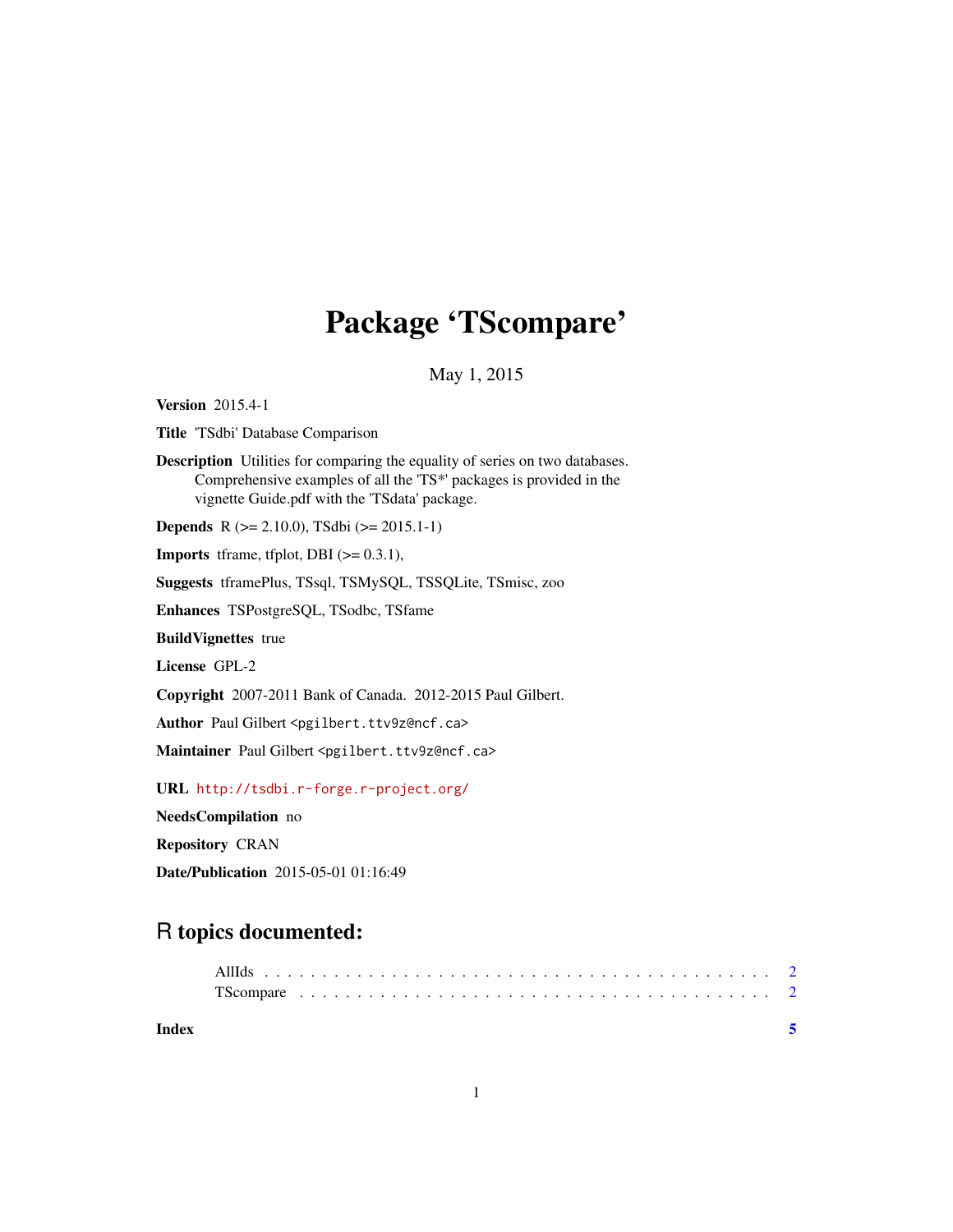<span id="page-1-2"></span><span id="page-1-0"></span>

#### Description

Utilities for series information from databases.

#### Usage

```
AllIds(con, vintage=getOption("TSvintage"))
AllPanels(con)
AllVintages(con)
```
#### Arguments

| con     | a database connection as returned by TS connect.           |
|---------|------------------------------------------------------------|
| vintage | the vintage for which series identifiers will be returned. |

#### Details

MORE HERE The function AllIds returns a string vector of all the series identifiers in the database.

The function AllPanels returns a string vector of all the panel identifiers in the database.

The function AllVintages returns a string vector of all the vintages in the database.

#### Value

depends.

#### See Also

[TScompare](#page-1-1), [TSconnect](#page-0-0), [TSget](#page-0-0)

<span id="page-1-1"></span>TScompare *Compare Time Series Data From Different Databases*

#### Description

Utilities for comparing time series from different databases.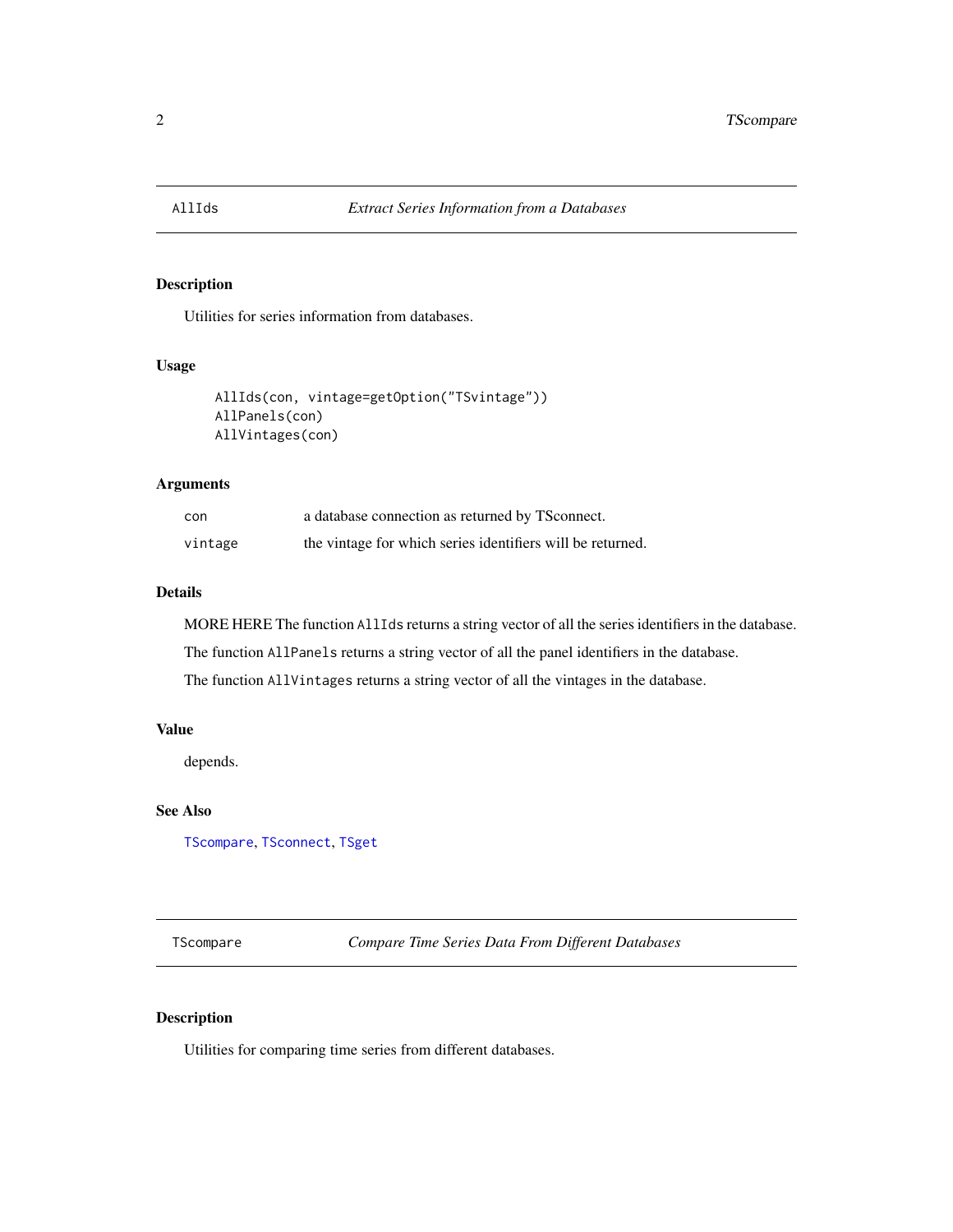#### TScompare 3

#### Usage

```
TScompare(ids, con1, con2, na.rm=FALSE, fuzz=1e-14)
   doubleCheck(x, con1=x$con1, con2=x$con2, na.rm=FALSE, fuzz=1e-10)
    tfDetails(x, con1=x$con1, con2=x$con2, na.rm=FALSE)
   ## S3 method for class 'TScompare'
summary(object, ...)
   ## S3 method for class 'TScompare'
tfplot(x, con1=x$con1, con2=x$con2, diff=FALSE, ...)
```
#### Arguments

| ids              | matrix with one or two columns of character strings indicating pairs of series<br>identifiers. (See details.) |
|------------------|---------------------------------------------------------------------------------------------------------------|
| X                | a TS compare object as returned by TS compare.                                                                |
| con1             | a database connection as returned by TSconnect.                                                               |
| con <sub>2</sub> | a database connection as returned by TS connect.                                                              |
| na.rm            | a logical indicating if NA values should be removed from the beginning and end<br>of series.                  |
| fuzz             | a small value indicating the tolerance within which values are considered to be<br>the same.                  |
| object           | a TScompare object as returned by TScompare.                                                                  |
| diff             | logical indicating if the difference should be plotted, rather than the two series.                           |
| $\ddots$         | other arguments. (Not currently used.)                                                                        |
|                  |                                                                                                               |

#### Details

TScompare compares series from two databases (con1 and con2) to check if the series are the same. If ids is a vector or matrix with one column then the same series identifiers are used for both databases. Ifids is a matrix with two columns then the first columns indicates the series ids on first database and the second column indicates corresponding id on the second database.

Series are first checked to see that they cover the same time window. If the window comparison fails (is FALSE) then the value comparison is also indicated as FALSE. When the window comparison is TRUE then the value comparison is set TRUE if all values are within fuzz in absolute value.

The function doubleCheck reruns value comparisons using a different (relaxed) fuzz. It only checks FALSE results, and returns the new result with a different fuzz. (It will be much quicker on very long checks if most series do not need to be rechecked.) Connections (cons) may have expired if there is a long delay bfore running this, in which case they need to be re-established.

The method summary.TScompare summarizes the result returned by TScompare or doubleCheck.

The method tfplot.TScompare plots differences in the series.

The function tfDetails provides details about differences in the time window for series that are not equal.

#### Value

depends.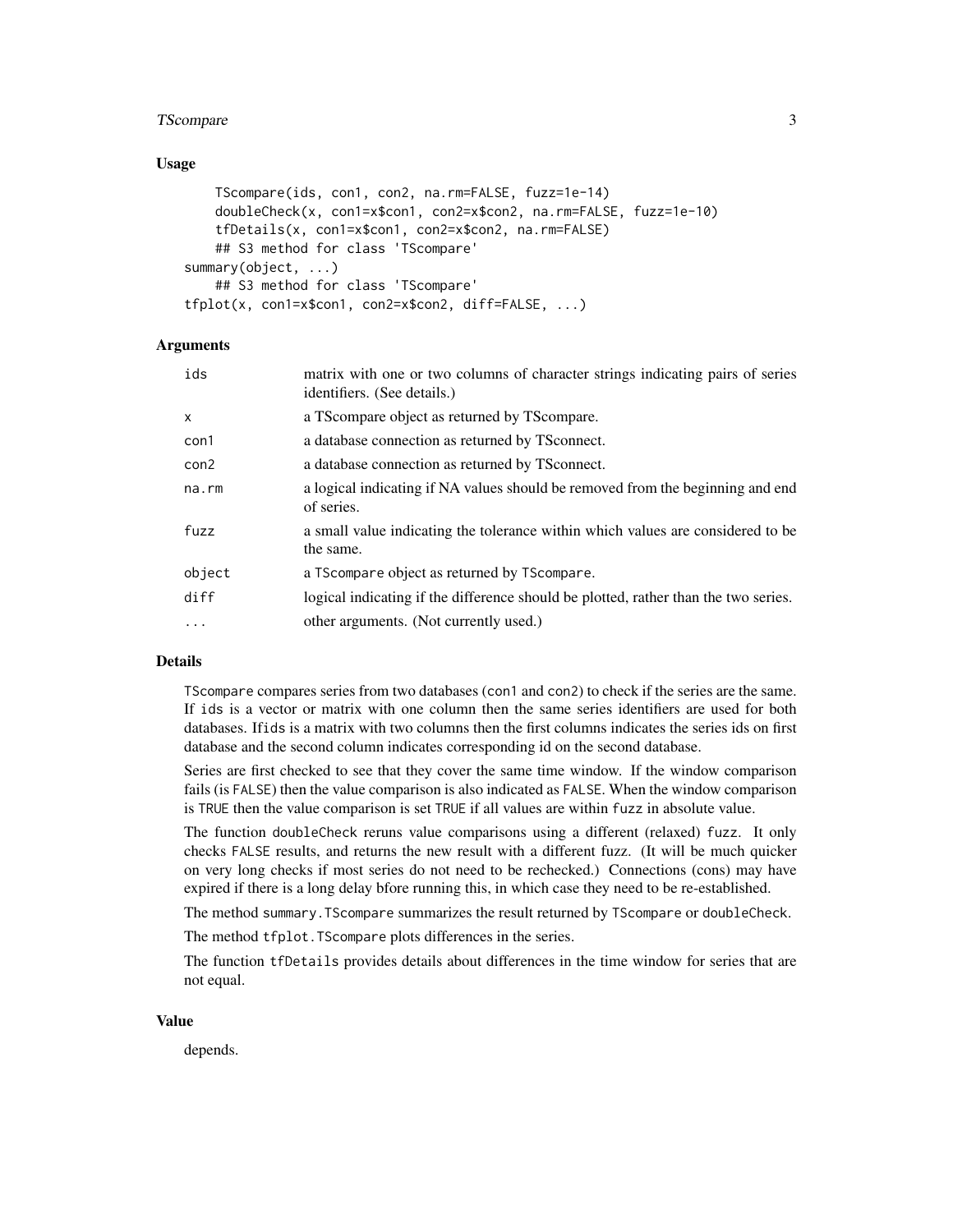TScompare

#### **See Also**

AllIds, TSconnect, TSget

<span id="page-3-0"></span> $\overline{4}$